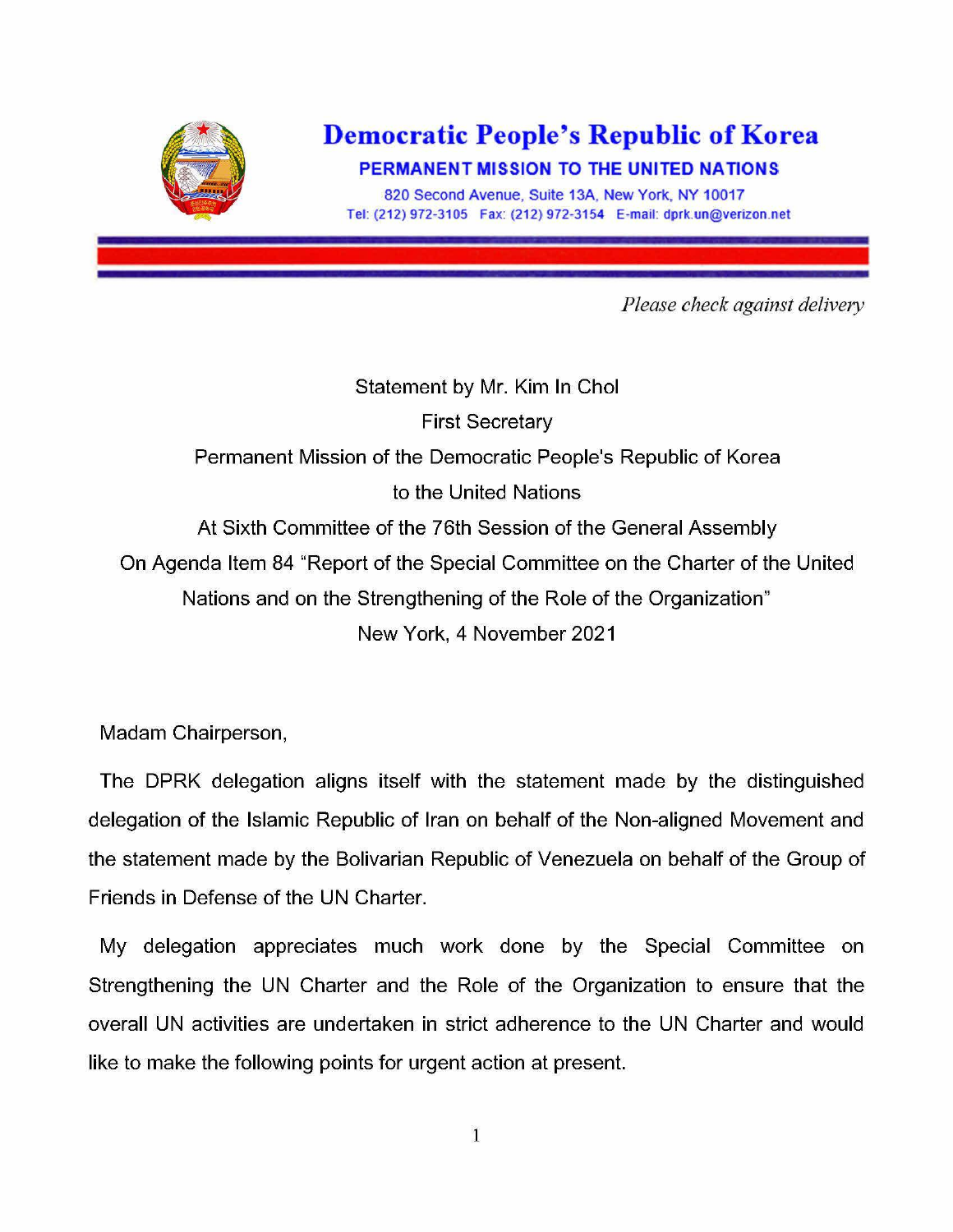First of all, it is imperative to put an end to double-dealing attitude in the UN activities as it constitutes a serious violation of the principle of sovereign equality.

Paragraph 1 of article 2 of the UN Charter stipulates that the organization is based on the principle of the sovereign equality of all its Members.

The UN member states may be different in territorial size, population and development levels, but they are all equal in terms of state sovereignty. This is the common aspiration of the humankind as well as the core element of the UN Charter.

However, even today after 76 years have passed since the signing of the UN Charter, the principle of sovereign equality is yet to be properly observed and one of the typical examples is marked by double-dealing acts against the DPRK.

As witnessed by the world, recently, there were simultaneous missile launches in the north and the south of the Korean peninsula as well as test-launches of hypersonic gliding vehicles by several countries including the DPRK and the U.S. However, only the DPRK's launches were condemned as a "threat" to international peace at the UN Security Council.

While it is paying a lip service to the strengthening of the international nuclear nonproliferation regime, the U.S., as perched on a permanent seat of the UNSC, has laid bare its true color and double-dealing attitude as the ringleader of nuclear proliferation through its decision to transfer the technology for building a nuclear-powered submarine to Australia.

Without eradication of such double-dealing acts in a flagrant violation of the principles of sovereign equality and impartiality which are the fundamental bedrock of the UN activities, the UN cannot be properly operated in line with the spirit of the UN Charter nor the prospect for building a peaceful world be met.

2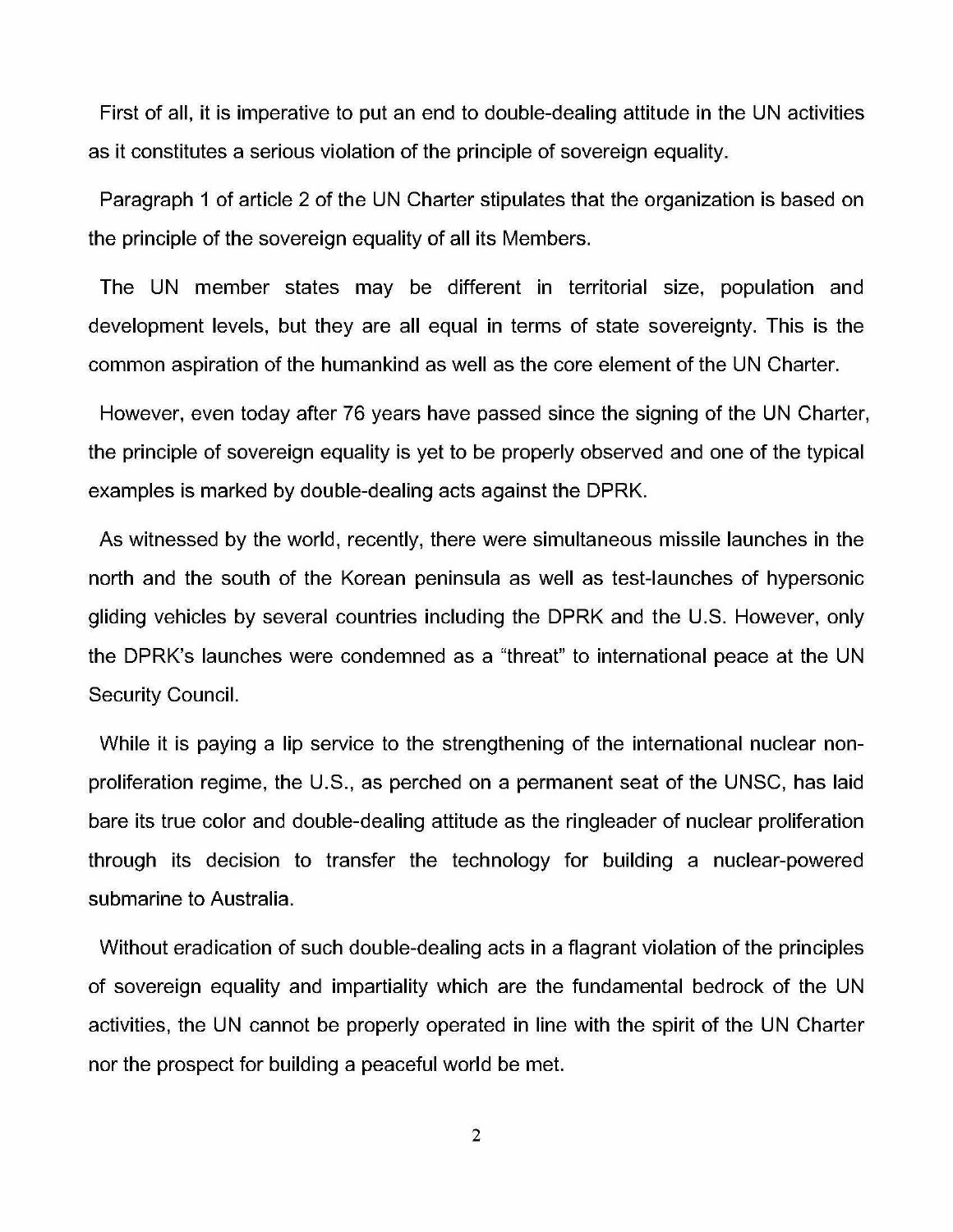Second, the abnormal situation whereby the name of the UN is being misused by an individual country for its politico-military purposes should be rectified without delay.

In order to shift the responsibility for the unleashed Korean War onto the DPRK and legitimize its military intervention in 1950, the U.S. took advantage of the former U.S.S.R. boycott of the UNSC meetings to engineer the establishment of the "Unified Command under the U.S." and later craftily coined it into the "United Nations Command".

The "United Nations Command" is nothing more than the U.S. Command which has nothing to do with the UN, and this was explicitly acknowledged by the former Secretary-Generals and other UN officials.

The problem is that such illegitimate and unlawful bogus entity brings disgrace to the UN as it is in service of the anti-DPRK hostile policy and Asia strategy of the U.S. under the name of the "UN" in contravention of the purposes and principles of the Charter.

It is a widely recognized fact that the U.S. troops deployed in south Korea under the cloak of the "UN forces" is the root cause of aggravating the tension on the Korean peninsula through its annual military drills of all sorts and impeding the inter-Korean reconciliation and cooperation on a case-by-case basis.

My delegation takes this opportunity to remind the Committee about the resolution on the dissolution of the "UN Command" adopted at the 30th Session of the UNGA held in 1975.

In conclusion, my delegation believes that the current session will reflect on a number of constructive views on the strengthening of the UN Charter and the role of the

3